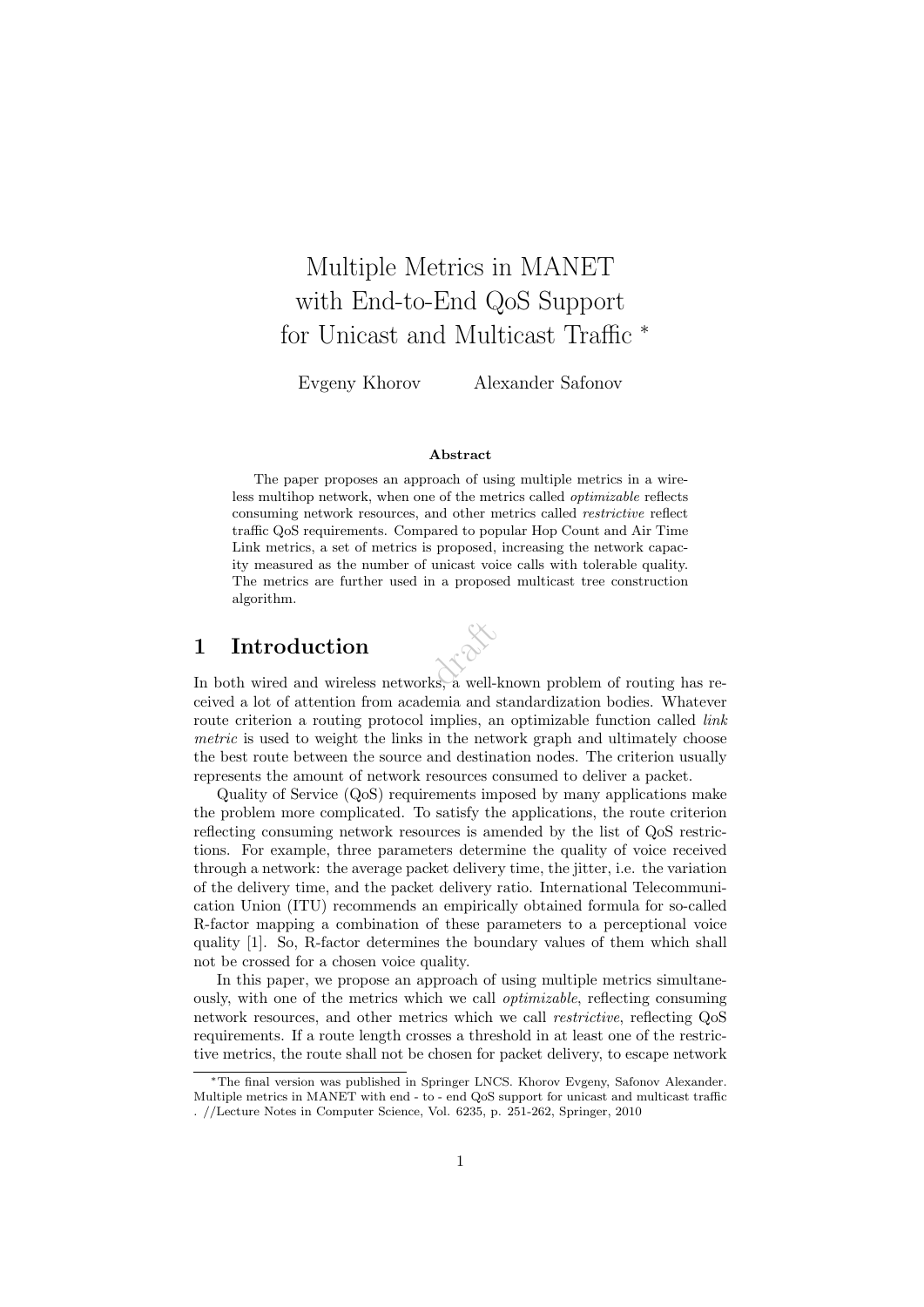resources waste. So, the best route is chosen in an optimizable metric, in the class of routes allowed by restrictive metrics. The approach is applicable for both unicast and multicast traffic, as shown in the paper.

The rest of the paper is organized as follows. In Section 2, we introduce terminology used in the paper and define QoS routing problem formally. Section 3 overviews the simplest and thus popular metrics for wireless networks. A family of metrics is proposed in Section 4, which may be used as optimizable and/or restrictive. In Section 5, we compare proposed and overviewed metrics with a simulation model. Section 6 proposes an algorithm to construct a multicast tree, using multiple metrics, and estimates the algorithm complexity.

## 2 Preliminaries

The efficiency criterion to compare various routing protocols may be stated, in general, as the total value of packets delivered during some time interval: a protocol providing bigger total value is more efficient. The value of a delivered packet depends on type  $q$  of the packet, the amount of consumed network resources, and the end-to-end packet delivery time or other factors imposed by the Quality of Service (QoS) requirements. It also may be negative, when the packet cannot be delivered with appropriate quality of service, e.g. when the packet delivery time reaches some threshold.

ed over rou $e$ <br>mathema $-E_n[\delta W(p$ Let  $W$  be the current total value of packets already delivered in a network. When a packet p of type q is delivered over route l, W is increased by  $\delta W(p,q,l)$ . The function opposite in sign to the mathematical expectation of  $\delta W(p,q,l)$ 

$$
\omega_q(l) = -\hat{E}_p[\delta W(p, q, l)]\tag{1}
$$

is called the route metric. It serves to evaluate the quality of route  $l$  for delivering a packet of type  $q$ . In a particular case when all packets are of the same type, the route metric is a one-variable function of the route:  $\omega_q(l) \equiv \omega(l)$ .

When routing a packet, the goal is to find such a route  $l_q \in L$  that

$$
l_q = \arg_l \left[ \min_{l \in L} \{ \omega_q(l) \} \right],\tag{2}
$$

where  $L$  is the set of all possible routes in the network for this packet.

In a network of peers with distributed decision making, the value of the metric of a route is not evaluated directly. Instead, another function is introduced representing the contribution of corresponding links to the route metric in question. This function is called the link metric.

The physical interpretation of a link metric is usually clearly connected with the routing efficiency criterion. For example, Airtime Link metric (see Section 3) introduced in IEEE 802.11s standard draft [2] represents the channel occupation time required to transmit a packet over the link, including possible retransmissions. The routing efficiency criterion behind this link metric is the total amount of channel resources consumed by all (re-)transmissions of the packet over the route. As we discuss further, this criterion is in a way general, but not connected with any QoS requirement, so the default routing protocol of IEEE 802.11s uses this single criterion for all packet types.

Aiming at providing in a network several levels of service for packets of different types, one needs to introduce several routing criteria clearly reflecting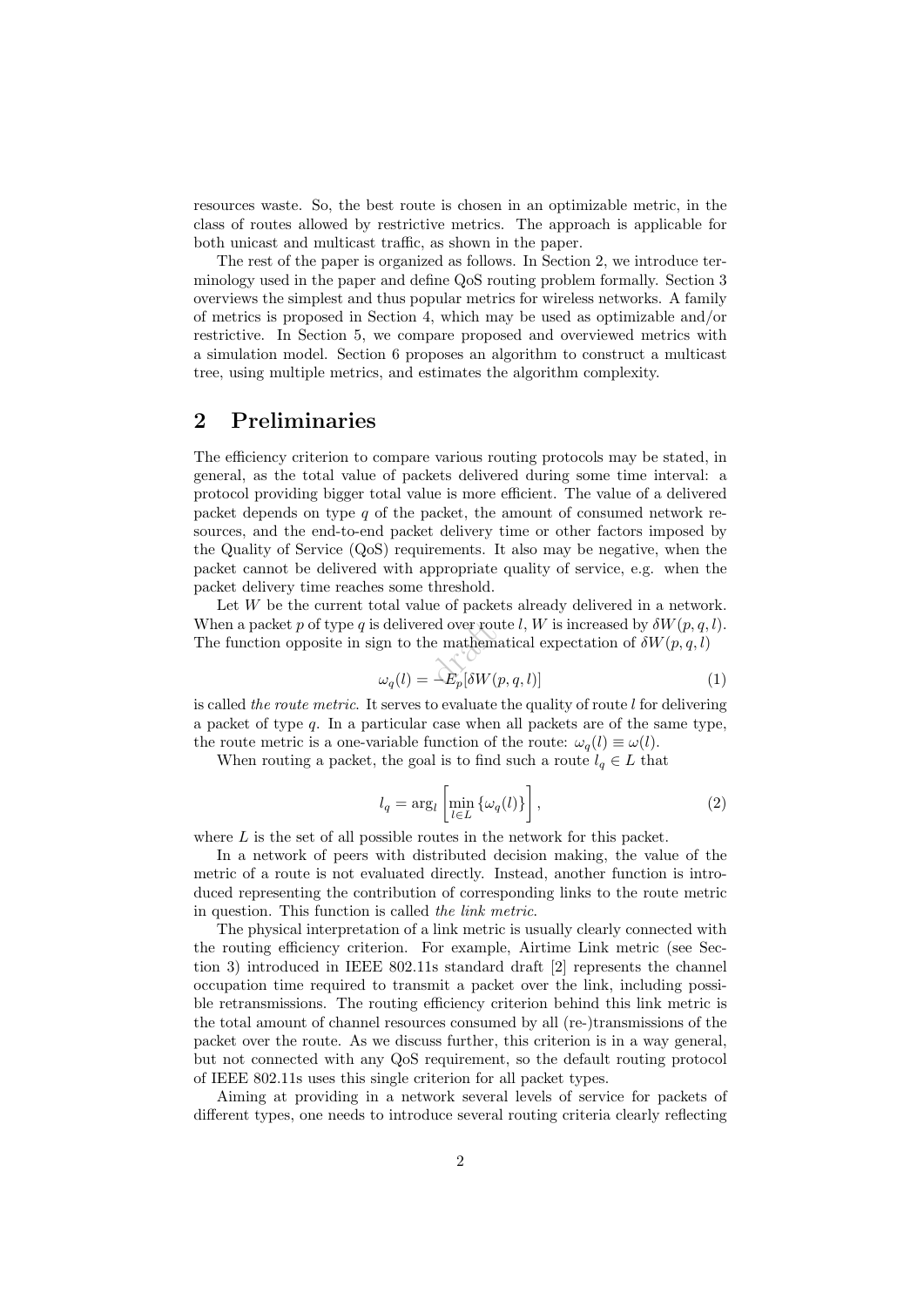the corresponding QoS expectations. In general, QoS requirements for packet type q may be written as an  $k_q$ -dimensional vector  $\overrightarrow{\Omega_q}$  of upper bounds of  $k_q$ parameters. To estimate the actual value of each parameter, a corresponding link metric  $\omega_q^{(i)}$ ,  $i = \overline{1, k_q}$ , may be used. Further in the paper, we refer to this metrics as to *restrictive*, in contrast to  $\omega_q(l)$  which we refer to as *optimizable*. Then, denoting optimizable metric  $\omega_q^{(0)}(l) \equiv \omega_q(l)$ , routing problem (2) turns to be a bounded problem which may be written as follows:

$$
l_q = \underset{l}{\arg} \left[ \underset{\omega_q^{(i)}(l) \le \Omega_q^{(i)}, i = \overline{1, k_q}}{\min} \left\{ \omega_q^{(0)}(l) \right\} \right]. \tag{3}
$$

The issues of link quality estimation and routing information dissemination, which shall be resolved to find solutions of problems  $(2)$  and  $(3)$ , are out of scope of this paper. So, we consider an abstract proactive link state hop-by-hop routing protocol.

Both problems (2) and (3) are also valid for multicast route selection, if we put L be the set of all multicast trees covering the source node and destination nodes, and assume that individual transmissions with the same acknowledgment policy as for unicast traffic are used to deliver multicast packets over the tree. Among various multicast tree construction protocols, the common idea is to build a tree of minimal weight, also known as Steiner tree. Obviously, Steiner tree is the solution of  $(2)$ . In this paper, we discuss a possible solution of  $(3)$ .

# etrics 3 "Classical" link metrics

This section overviews simple and thus popular metrics for multihop wireless networks. The simplest metric is called Hop Count. For any route, the metric value equals the number of links the route consists of. The solution of  $(2)$ , when Hop Count is used, is the path containing minimal possible number of links. Also, the routing efficiency criterion may be interpreted as the number of nodes involved in the packet delivery process.

Thanks to its simplicity, Hop Count is defined as default metric in numerous routing protocols, e.g. AODV [3], OLSR [4], and ZRP [5]. Though, it is known to choose the worst paths in wireless networks, e.g. see [6]. Hop Count metric does not take into account the fact that links data rate and error rate varies a lot in wireless networks. The result of minimizing the number of nodes on the route is that the longest links with lowest signal to noise ratio, and consequently lowest data rate and longest transmission time, are always used. High collision probability provoked by long transmissions increases the number of retries which, in turn, increases the packet service time contributing to the end-to-end packet delivery time. Simulation results of comparing Hop Count with other metrics discussed in this paper are presented in Section 5.

A link metric which directly accounts for lossy links is called Expected Transmission count  $(ETX)$  [6]. The ETX of a route is the sum of the ETX for each link in the route. The metric finds paths with the fewest expected number of (re-)transmissions required to deliver a packet all the way to its destination. ETX is calculated based on statistics of already transmitted packets on each wireless link and is proved to find paths with higher throughput, under assumption that a single rate is used on all the links of the network.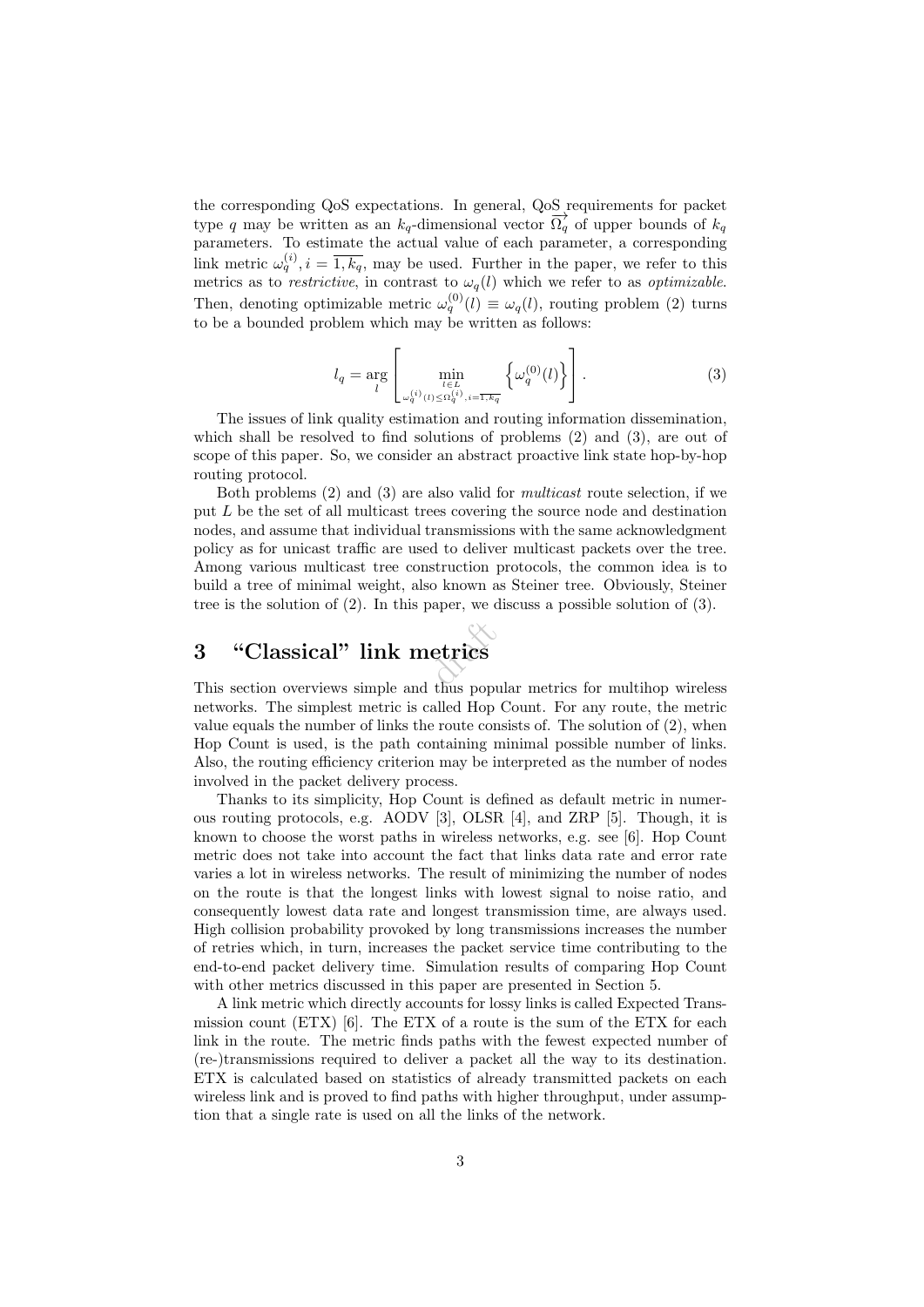Removing this assumption, IEEE 802.11s standard draft [2] introduces Air Time Link (ATL) metric which contains the expected transmission count as a factor and accounts for multi-rate links:

$$
\mu_A(i,j) = \left(O + \frac{P}{r_{ij}}\right) \frac{1}{1 - e_{ij}},\tag{4}
$$

where O and P are constants representing channel access overhead and standard packet size respectively,  $r_{ij}$  is the link  $(i, j)$  data rate, and  $e_{ij}$  is the probability of transmission error. The route metric is calculated as the sum of the corresponding link metrics.

The physical meaning of ATL metric is as follows: its value equals the time interval when the channel is busy with transmitting the packet over the link. Routing efficiency criterion is the amount of channel resources consumed by this transmission. Implicit assumption that the channel cost is the same on all links is obviously oversimplified, as a transmission in a multihop wireless network only occupies the channel in some neighborhood around the transmitter. Among the nodes in the network, the number of neighbor nodes varies as well as the number of their transmissions in a time unit. Consequently, the channel cost for a node depends on the number of active nodes in its vicinity. Metrics proposed in this paper does take into account active nodes in a transmitter neighborhood, overperforming ATL metric in terms of a number of criteria, as shown in Section 5.

routing, they are also used in various multicast routing protocols such as MAODV, MOLSR, ODMRP and others. A multicast tree constructed by any of these protocols is simply the union of corresponding unicast paths to all mu Although the metrics discussed in this section were developed for unicast MOLSR, ODMRP and others. A multicast tree constructed by any of these protocols is simply the union of corresponding unicast paths to all multicast destinations and it is out of line with problem (2). Still, if any of discussed above metrics is used for proactive unicast routing, e.g. by means of OLSR, a multicast tree of minimal weigh may be constructed over known network graph, which would indeed be the solution of (2).

## 4 Proposed Metrics

#### 4.1 B (Busy)

As mentioned above, the channel cost in different parts of network varies. To enhance ATL metric by taking this fact into account, one need to consider as the link metric the average *packet service time* on the link instead of the channel busy time. The service time of a packet consists of intervals when the packet is actually (re-)transmitted, that is the channel busy time  $\mu_A(i,j)$ , and intervals when the node counts down its backoff timer, which total length is  $backoff_{ij}$ . as illustrated in Fig. 1.

The link metric, which we refer to as B (Busy), may be written as follows:

$$
\mu_B(i,j) = E\left[backof_{ij}\right] + \mu_A(i,j). \tag{5}
$$

The route metric value equals the sum of corresponding link metric values. Metric B differs from ATL metric by term  $backoff_{ij}$ . Some papers, e.g. [7], claim this term to be negligible as backoff slots are very small compared to packet duration time. However, this is only true when a single node in the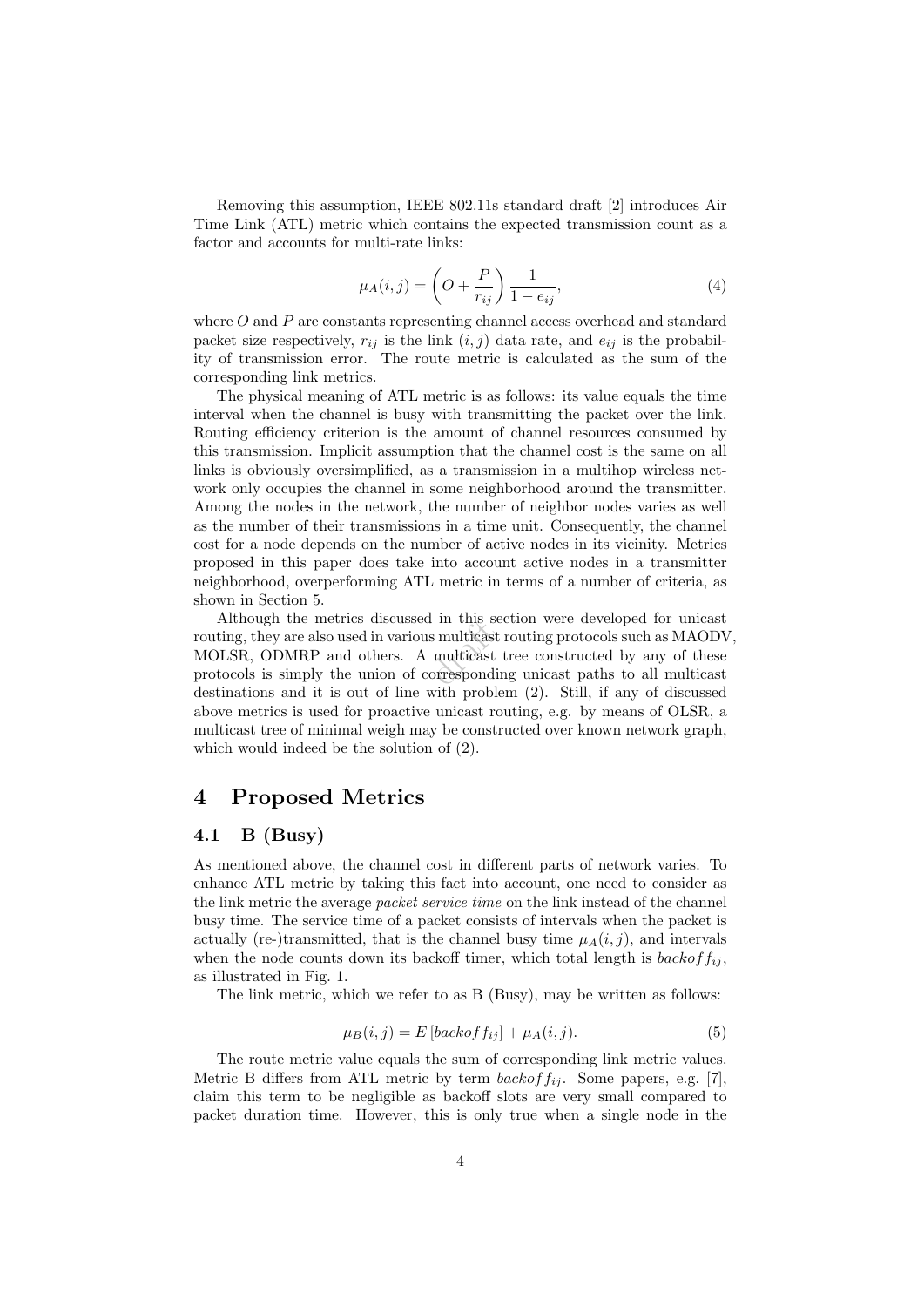neighborhood is the transmitter and all backoff slots are of minimal length, or, in Bianchi's analytical model terms, all virtual slots are empty [8]. But in the case when several nodes in the transmission range of each other have packet to transmit, the mean duration of a backoff slot grows and may reach packet duration time. So, backof  $f_{ij}$  may be even sufficiently greater than  $\mu_A(i, j)$ .

The value of link metric (5) is easily estimated by statistical data collected by nodes and requires no additional information exchange between nodes. Denote the moment when packet v is enqueued by  $T_v^{engineue}$ , and the moments when its service starts and is completed by  $T_v^{start}$  and  $T_v^{end}$  respectively, see Fig. 1. If a packet is pushed in an empty queue, its service starts immediately:  $T_v^{start} = T_v^{engineue}$ . Otherwise, the packet service starts when the previous packet transmission is over:  $T_v^{start} = T_{v-1}^{end}$ . The packet service is completed when the an ACK is received or the retry threshold is reached.

### 4.2 D (Delay)

Let us define as link metric D (Delay) the average packet delay on a transmitter. Then, the route metric calculated as the sum of corresponding link metrics represents the end-to-end packet delivery time.

D consists of packet waiting in the queue and packet service time, as illustrated in Fig. 1. The waiting interval starts when the packet is enqueued and ends when the packet service starts. So, for D we write:

$$
\mu_D(i,j) = E[waiting_i] + E[backoff_{ij}] + \mu_A(i,j). \tag{6}
$$

 $[g_i] + E[bac$ <br>pends on the number Waiting interval length only depends on the transmitter,  $i$ , while the second and the third terms in (6) depend on the number of retries and hence on the receiver, j, too. Metric D finds the route with the smallest packet delivery time.

#### 4.3 P (Packet loss ratio)

In wireless networks, packets may be lost due to the following reasons: the retry threshold reached, node buffer overflown, lifetime expired. Let  $p_{ij}$  be the the probability that node  $i$  finally succeeds in packet transmission to neighbor  $j$ .

Assuming that packets are only lost when the retry threshold, R, is reached,

$$
p_{ij} = 1 - e_{ij}^{R+1},\tag{7}
$$



Figure 1: Packet service time, B, and expected packet delay on a node, D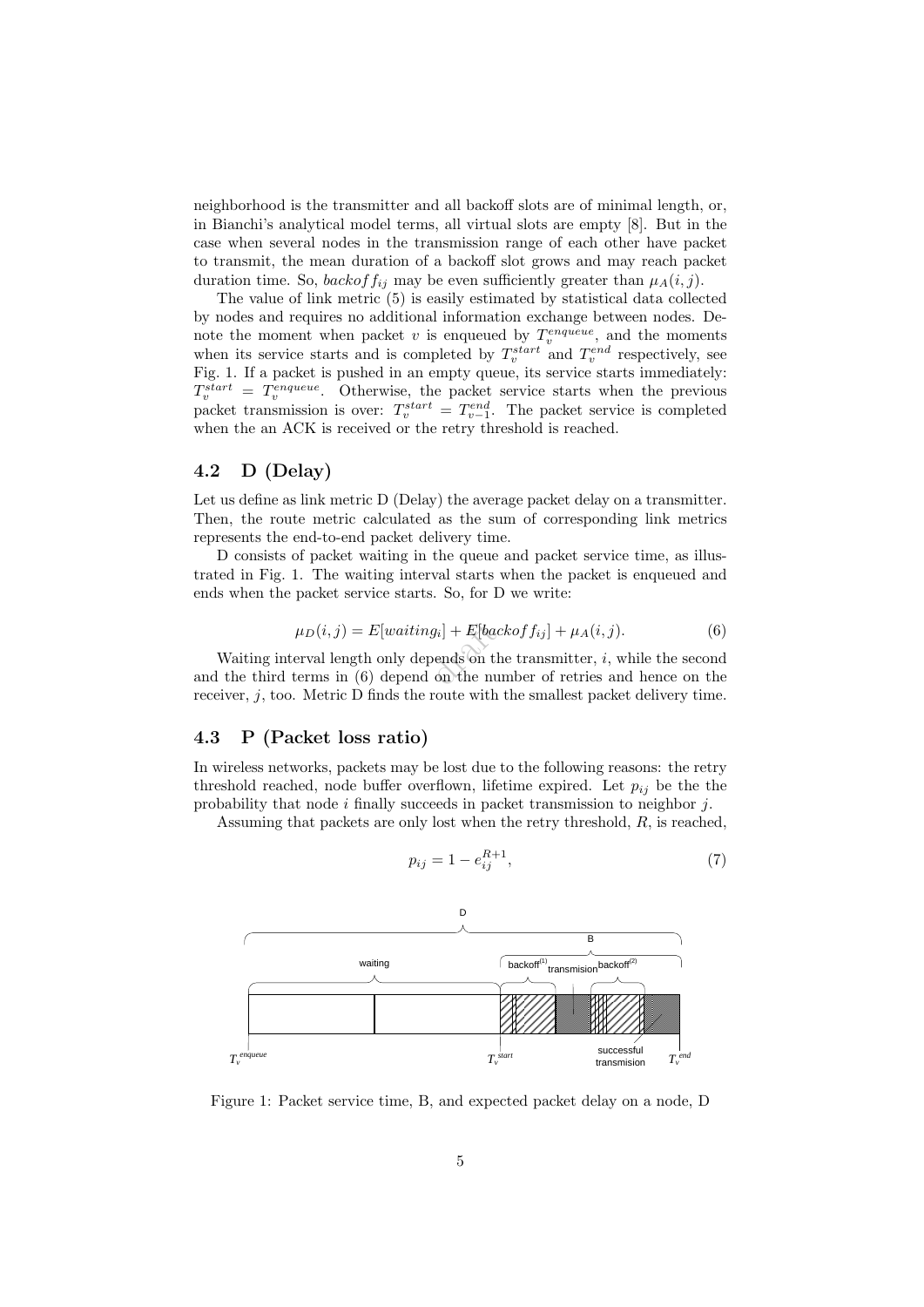where  $e_{ij}$  is the probability of a transmission failure.

If path l consists of, say, two links  $(i, j)$  and  $(j, k)$ , packet delivery ratio over the path equals  $p_{ij} \cdot p_{jk}$ , i.e. route metric is the product of link metrics, but not the sum. To make it additive, define link metric P as follows:

$$
\mu_P(i,j) = -\ln(p_{ij}).\tag{8}
$$

Metric P chooses a route with the highest packet delivery ratio. However, the metric is in a way selfish and does not take account the amount of consuming network resources. Thus, as shown in Section 5, this metric cannot be used as optimizable.

## 5 Simulation results

#### 5.1 Simulation setup

To compare the metrics proposed in Section 4 and the metrics overviewed in Section 5, we use simulation tool NS3 [9] with IEEE 802.11s module developed by IITP RAS [11].

Instead of default routing protocol HWMP, we use an abstract link state proactive hop-by-hop routing protocol broadcasting topology info with the refresh interval equal to 1 s.

s randomize:<br>Si "Voice" (<br>ariable).<br>consider ty As traffic source, we use a UDP application which generates packets of size PS. The interval between packets is randomized in  $(0.9 \cdot PI, 1.1 \cdot PI)$ . The UDP application runs in 2 configurations: "Voice" ( $PS = 20$  bytes,  $PI = 0.02$  s) and "Data"  $(PS = 1024$  bytes, PI is variable).

To analyze proposed metrics we consider two scenarios. In both scenarios, we analyze how voice traffic is delivered via a multihop wireless network. We define the availability of voice service,  $VA$ , as the probability that R-factor exceeds 50, according to ITU recommendation [1], and consider  $VA$  as the ultimate criterion of routing efficiency.

#### 5.2 Scenario "Circle"

In this scenario, we consider the topology shown in Fig 2. Nodes connected with a line are neighbors and can exchange packets directly.

Other pairs of nodes do not sense transmission of each other.



Figure 2: Topology for scenario "Circle"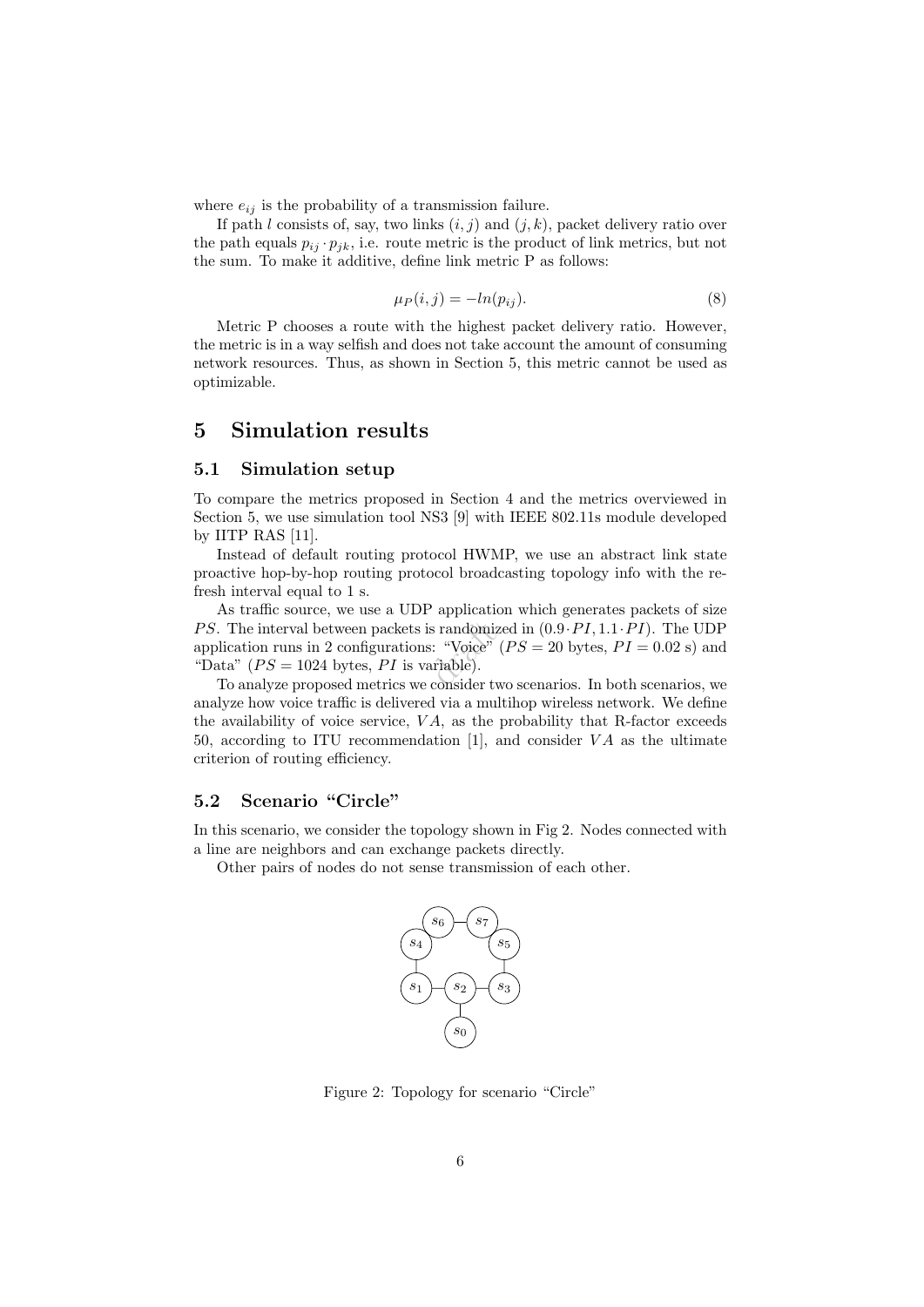

Figure 3: Voice availability, packet delivery time, packet loss ratio and average route length in scenario "Circle"

Application "Data" at node  $s_0$  generates packets destined to node  $s_2$ , with access category AC\_BE. Another application "Voice" at node  $s_4$  generates packets destined to node  $s_3$ . Two routes exist between nodes  $s_4$  and  $s_3$ .

In this scenario, we analyze the dependence of  $VA$  for "Voice" traffic on "Data" traffic rate. In the results shown in Fig. 3, line "3" corresponds to the case when static 3-hops route  $s_4$ ,  $s_1$ ,  $s_2$ ,  $s_3$  is used, and the line "4" corresponds to the static 4-hops route  $s_4, s_6, s_7, s_5, s_3$ . Other lines correspond to the cases when metrics ATL, B, D, and P are used.

To explain the  $VA$  results, let us consider the curves of the packet delivery time, packed loss ratio and route length. When the load on link  $(s_0, s_2)$  is low, any route gives high voice availability. However, the 3-hop route is preferred because it ensures lower network resources consumption. The collision probability of voice and data packets increases with the load on link  $(s_0, s_2)$ , and 4-hops route becomes the best choice.

As to Hop Count metric, it always finds the 3-hops route, except for the case when the load on  $(s_0, s_2)$  is very high. In this case, the topology control frames often come into collisions, so the chosen path is unstable, switching between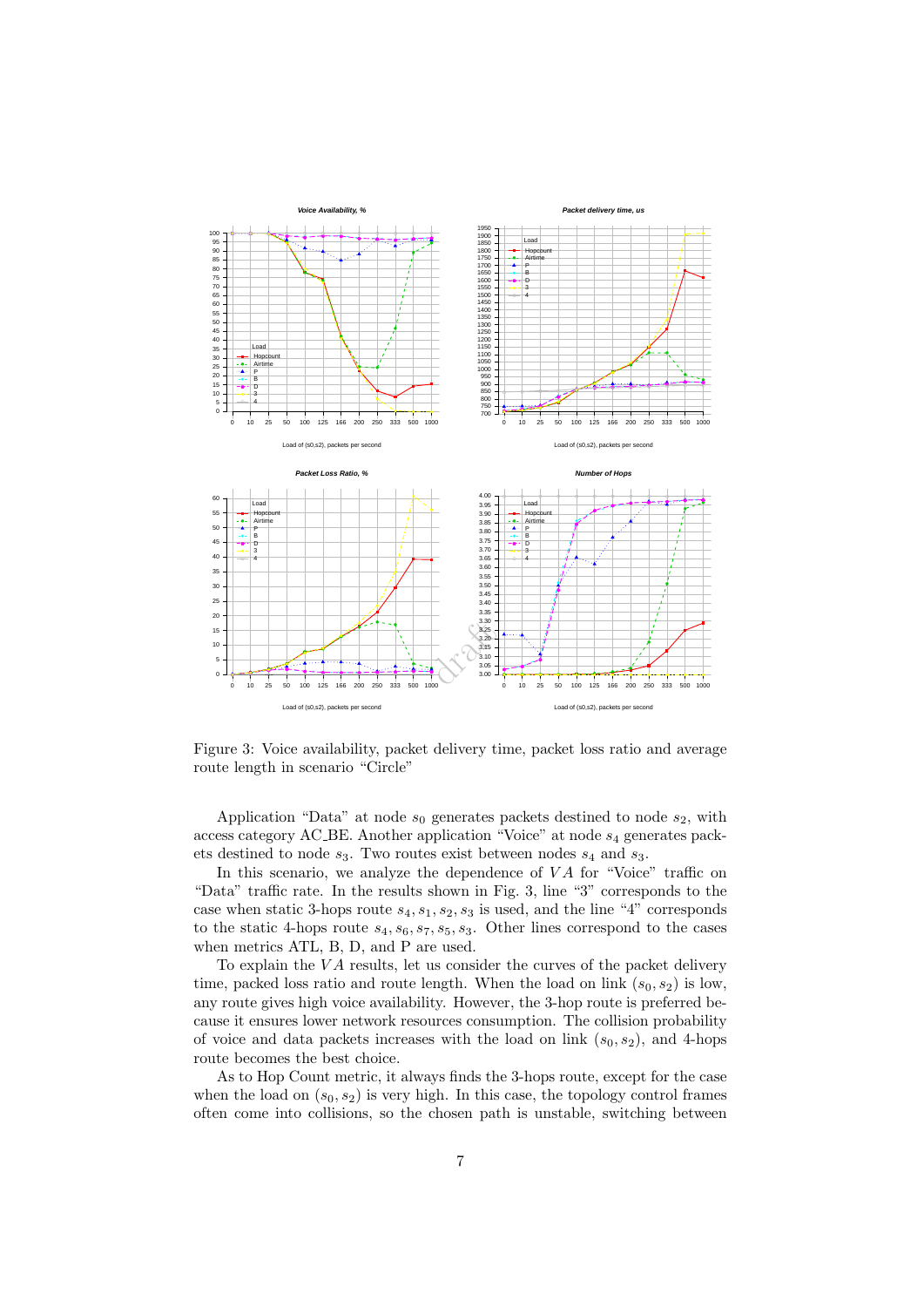

Figure 4: Voice availability, packet loss ratio in scenario "Grid"

3-hops and 4-hops routes from time to time.

in Section 4. ATL metric only prefers the 4-hops route when  $(s_0, s_2)$  load is<br>close to maximum.<br>B and D metrics show almost the same results because  $\mu_D(i, j)$  differs from<br> $\mu_D(i, j)$  by a significant value only if there a By taking the backoff time into account, metrics B and D appear more sensitive to "Data" load growth than ATL, so the 3-hop path switches to 4-hop path just in time, providing better  $VA$ . Unlike ATL, these metrics grow with both the number of retries and the average length of a virtual slot, as explained close to maximum.

B and D metrics show almost the same results because  $\mu_D(i, j)$  differs from  $\mu_B(i, j)$  by a significant value only if there are packets in the queue of node i during long time interval. It does not happen in this scenario.

### 5.3 Scenario "Grid"

In this scenario, we consider a network of  $NxN$  grid topology. Pairs of sourcedestination are chosen randomly. Let  $\sigma$  be the network load measured as the average number of "Voice" flows  $F = \sigma N^2$ .

Voice availability and packet loss ratio for the case when N=4 are shown in Fig. 4. For any  $\sigma$ , B and D metrics gives the voice unavailability about twice lower than ATL.

Let us measure the network capacity as the number of unicast voice calls with tolerable quality. Consider the voice quality as tolerable if  $VA$  is greater than a threshold. For a reasonable threshold, say, 90% or 95%, B and D metrics provides higher network capacity than ATL metric by about 30%. D metric behaves slightly better, because it feels queue size and keep off bottlenecks.

Despite P metric is designed to select the routes with lowest packet loss ratio, it provides the worst  $VA$ . Metric P is selfish and finds long routes with low transmission error probability. This policy results in high consumption of network resources.

As V A depends on packet delivery ratio, metric P may be used as a restrictive metric. E.g., a route is found by an optimizable metric, say, D, and then is inspected by metric P whether the packet delivery ratio is high enough. If it is not, the route shall not be used for packet delivery, to prevent network resources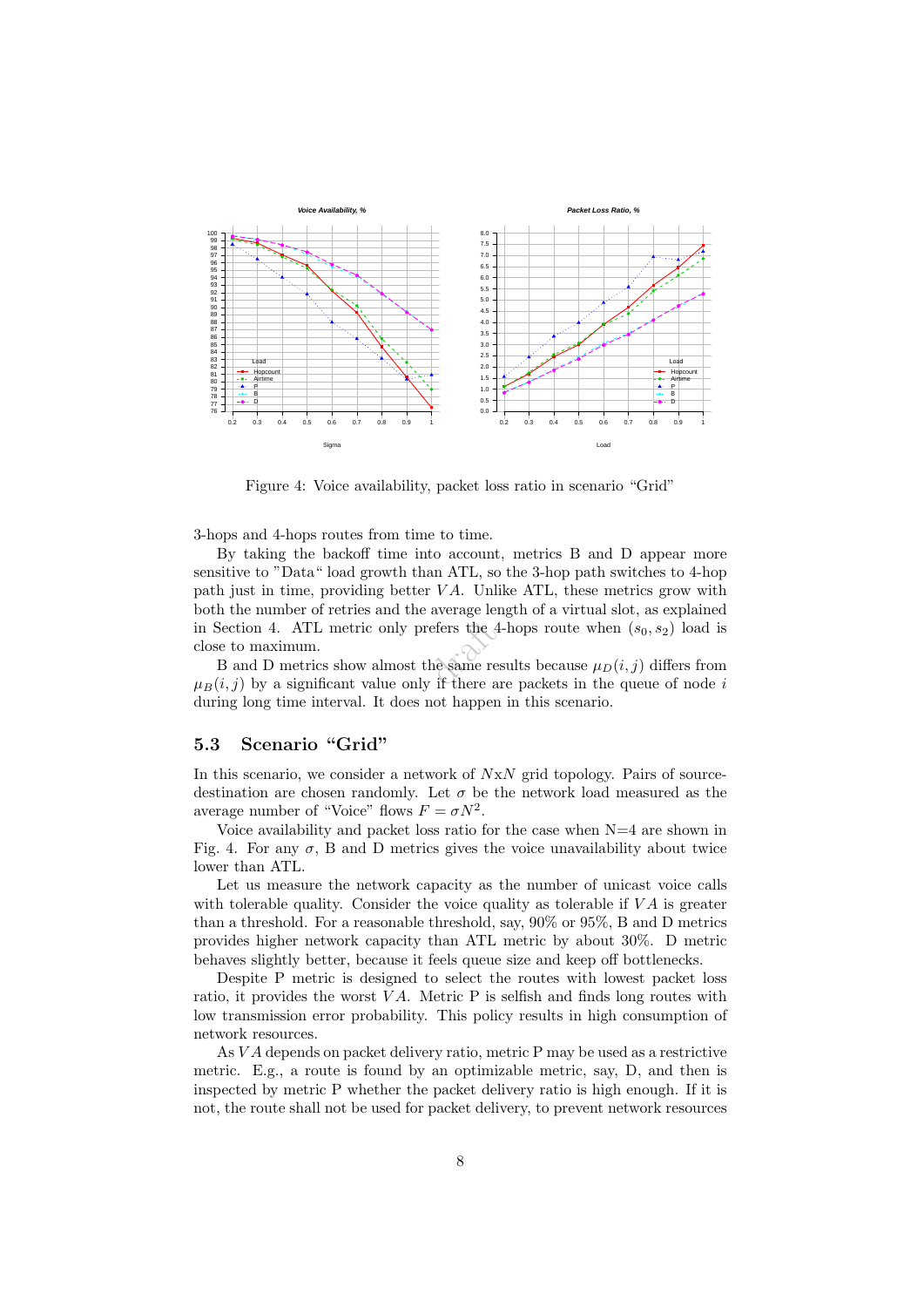6 Metric usage in multicast routing

In this section, we consider the problem of multicast routing from source node s to set of destination nodes DS. A lot of algorithms are proposed in literature to construct multicast trees. The solution of problem (2) (see Section 2) is the tree of minimal weight measured in metric  $\omega_q$ , if we assume L be the set of all multicast trees covering the source node and destination nodes. The minimal weight tree is known as Steiner tree, and (2) is known as Steiner problem.

We propose to use multiple metrics as discussed in previous sections not only for unicast routing, but also for multicast routing. In this case, problem (3) replaces (2). It differs from Steiner problem by the vector of restrictions,  $\Omega_q^{(\cdot)}$ , on the tree depth measured in restrictive metrics  $\omega_q^{(\cdot)}$ , while the tree weight is still measured in optimizable metric  $\omega_q^{(0)}$ , as in Steiner problem.

Problem  $(3)$  may also be defined as follows: find the tree of minimal weight in metric  $\omega_q^{(0)}$  in the class of trees which depth in metrics  $\omega_q^{(\cdot)}$  does not exceed the corresponding upper bound  $\Omega_q^{(\cdot)}$ . In other words, when restrictions  $\Omega_q^{(\cdot)}$  are weak, problem (3) is reduced to Steiner problem. Consequently, problem (3) is NP-complete, as Steiner problem is known to be NP-complete [10].

to construe<br>er voice pac<br>further in t<br>decisive res Further in this section, we specify problem (3) for the case of voice traffic and propose a heuristic algorithm to construct a tree which is the solution of the defined problem. As we consider voice packets only, for brevity and without loss of generality, we omit index  $q$  further in this section.

In Section 5, we show that the decisive restricting parameter of the received voice quality is the end-to-end packet delivery ratio. So, excluding the average packet delivery time and the jitter from consideration, we consider vector  $\Omega^{(\cdot)}$ consisting of the only component  $\Omega^{(1)} = P_{max}$  which is the upper bound of the end-to-end packet delivery ratio measured by metric P defined in Section 4 and denoted as  $\omega^{(1)}$  further.

As the optimizable metric we propose to use metric B which reflects consuming network resources well, as shown in Section 5.

It may happen that no tree satisfies restriction  $\Omega^{(1)}$ , that is there is at least one destination node  $d^* \in DS$  such that  $\omega^{(1)}(s, d^*) > P_{max}$ . To address this case in our algorithm, we propose to reject packets destined to  $d^*$ , which seems to be rational as such packets cannot be delivered to  $d^*$  with appropriate  $QoS$ anyway. Additionally, such packet drops reduce network resources consumed by the multicast flow.

Further, we propose a heuristic algorithm to solve the defined problem by constructing on the network graph,  $(V, E)$ , the desired tree,  $\mathbf{T} \equiv (V_T, E_T)$ . Initially,  $V_T = \{s\}$  and  $E_T = \emptyset$ . Let  $l_{uv}^T$ ,  $l_{uv}^{(0)}$  and  $l_{uv}^{(1)}$  be the only path from u to v in the tree **T**, the shortest path in metric  $\omega^{(0)}$  and the shortest path in metric  $\omega^{(1)}$  respectively. Let  $\overline{DS}$  be the set destination nodes not covered by **T** yet. Initially,  $DS = DS$ .

The tree construction algorithm is the following.

1. By means of Dijkstra's algorithm, find two sets of the shortest paths  $l^{(0)}$ and  $l^{(1)}$  in metrics  $\omega^{(0)}$  and  $\omega^{(1)}$  respectively from every node in the network to every node in set  $\widetilde{DS}$ .

waste.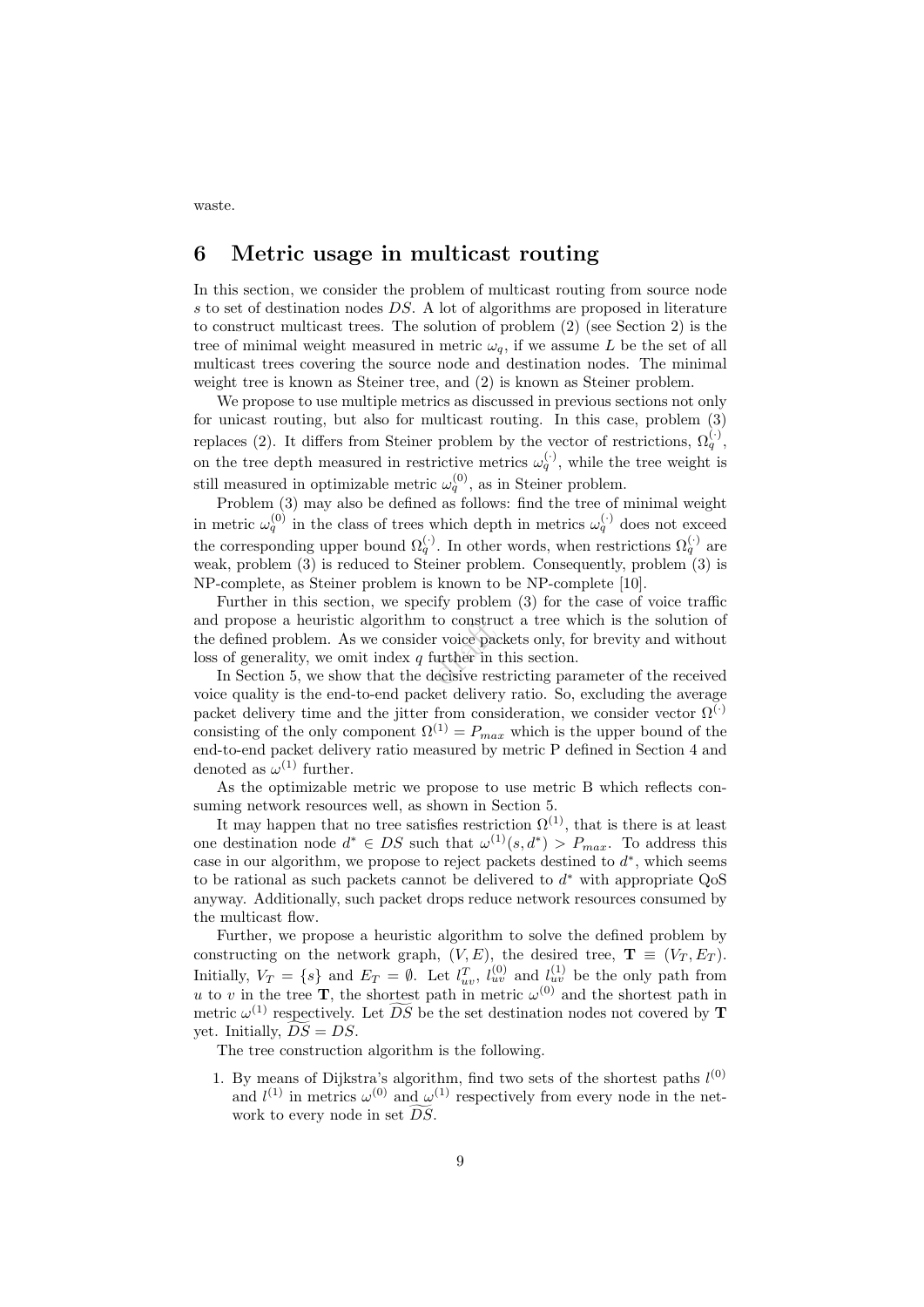- 2. For every  $d \in \widetilde{DS}$ , if  $\omega^{(1)}(l_{sd}^{(1)}) > \Omega^{(1)}$ , i.e. the length of path  $l^{(1)}$  from s to d is above the threshold, remove d from  $\widetilde{DS}$ .
- 3. If  $\overline{DS} = {\emptyset}$ , the algorithm stops and **T** cannot be constructed with necessary QoS restrictions. Otherwise, add routes to the nodes from  $DS$ to **T**: while  $DS \neq {\emptyset}$  do
	- (a) choose node  $d_{next} \in \widetilde{DS}$  with the longest path from tree **T**,  $l_{\mathbf{Td}}^{(1)}$  $\mathbf{T}^{(1)}_{d_{next}}$  .

$$
d_{next} = \underset{d}{\arg} \left[ \underset{d \in \widetilde{DS}}{\max} \left( \underset{v \in V_T}{\min} \left\{ \omega^{(1)}(l_{vd}^{(1)}) \right\} \right) \right],\tag{9}
$$

where  $v$  is is the start node in the shortest route from the tree to  $d$ ,  $l_{v,d}^{(1)}$  $\frac{d^{(1)}}{v_{\text{direct}}}$  is the shortest route from v to d.

(b) let  $\Upsilon^{(k)}(\mathbf{T}, d_{next})$  be  $\{v \in V_T | \omega^{(1)}(l_{sv}^T \oplus l_{vd}^{(k)})\}$  $\langle v_{v}^{(k)} \rangle \leq \Omega^{(1)}$ } and  $\lambda^{(k)}(\mathbf{T}, d_{next})$ be function

$$
\lambda^{(k)}(\mathbf{T}, d_{next}) = \underset{l}{\arg} \left[ \underset{v \in \Upsilon^{(k)}(\mathbf{T}, d_{next})}{\min} \left\{ \omega^{(0)}(l_{vd_{next}}^{(k)}) \right\} \right];\tag{10}
$$

if  $\Upsilon^{(0)}(\mathbf{T}, d_{next}) \neq \emptyset$ , then route  $l = \lambda^{(0)}(\mathbf{T}, d_{next})$ , else  $l = \lambda^{(1)}(\mathbf{T}, d_{next})$ ;

(c) add all the nodes and links of route  $l$  to  $\mathbf{T}$ , and exclude  $d_{next}$  and all the nodes of route  $l_{new}$  from  $\widetilde{DS}$  (if any).

If there is a set  $\widetilde{DS}$  of several arguments d that comes to minimization of<br>some function  $f(d)$  the expression  $\arg\min_d \{f(d)\}\)$  returns a random value of If there is a set  $DS$  of several arguments d that comes to minimization of  $d \in \widetilde{DS}.$ 

An upper bound of the running time of this algorithm can be expressed as a function of  $|V_T|$  and  $|DS|$  using the Big-O notation. The running time of the first step is  $O(|V_T|log(|V_T|)|DS)$ . The running time of choosing each node  $d_{next}$  is  $O(|V_T| |DS|)$  and it takes  $O(|V_T|)$  operations to find the route to  $d_{next}$  if we store the value  $\omega^{(1)}(l_{sv}^T)$  after adding node v to the tree. So, the running time of the

grow of the network size and can be used in practical application.

7 Conclusions and further investigation

algorithm is  $O(|V_T|log(|V_T|)|DS| + |V_T| |DS| + |V_T|) \sim O[|DS||V_T|log(|V_T|)].$ The running time of proposed algorithm has polynomial growth with the

In this paper, we have proposed metrics, B and D, which provide significant growth of network capacity measured in the number of voice calls with tolerable voice quality as compared to simple and thus popular Hop Count or Airtime Link metrics defined as default in numerous routing protocols, as it is proved by simulation results.

We also propose an approach of multiple metrics usage in multihop ad hoc networks with end-to-end QoS support for unicast and multicast traffic. Authors are going to perform extensive simulations to evaluate this approach in the nearest future with NS3 simulation tool [9].